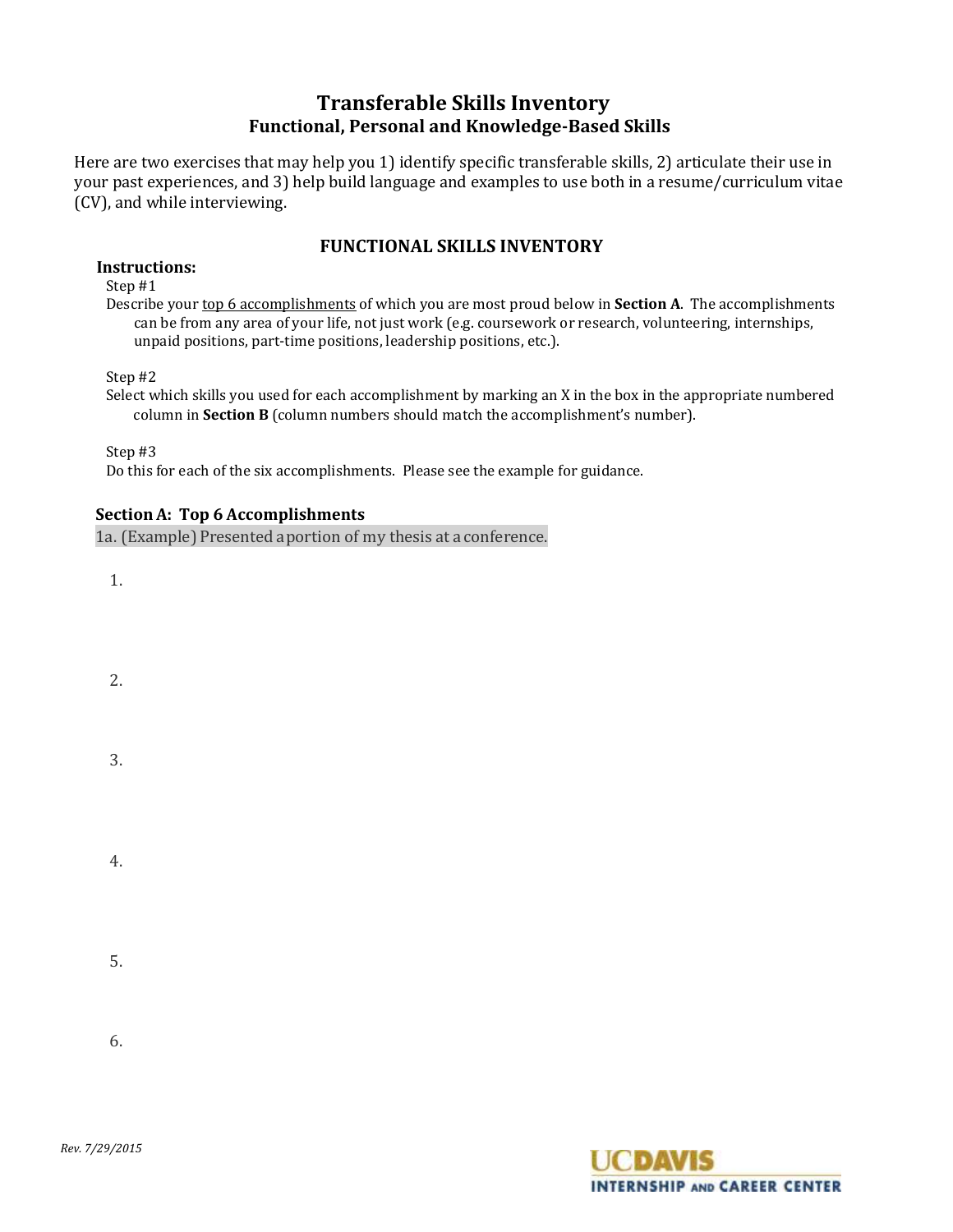**SectionB: Skill Inventory (Example from section A is represented under 1a). What skills did you use when achieving your accomplishments? Check the column for each of your top 6 accomplishments.**

| <b>Verbal Communication</b>                          | 1a |  | 4 | 5 | n |
|------------------------------------------------------|----|--|---|---|---|
| Perform and entertain before groups                  |    |  |   |   |   |
| Speak well in public appearances                     | X  |  |   |   |   |
| Confront and express opinions without offending      | X  |  |   |   |   |
| Interview people to obtain information               |    |  |   |   |   |
| Handle complaints __ in person ___ over phone        |    |  |   |   |   |
| Present ideas effectively in speeches or lecture     | X  |  |   |   |   |
| Persuade/influence others to a certain point of view | X  |  |   |   |   |
| Sell ideas, products or services                     | X  |  |   |   |   |
| Debate ideas with others                             | X  |  |   |   |   |
| Participate in group discussions and teams           | X  |  |   |   |   |

| <b>Nonverbal Communication</b>                  | 1a |  |  | 5 |  |
|-------------------------------------------------|----|--|--|---|--|
| Listen carefully and attentively                | X  |  |  |   |  |
| Convey a positive self-image                    | X  |  |  |   |  |
| Use body language that makes others comfortable | X  |  |  |   |  |
| Easily get along with groups of people          | X  |  |  |   |  |
| Establish culture to support learning           |    |  |  |   |  |
| Express feelings through body language          |    |  |  |   |  |
| Promote concepts through a variety of media     |    |  |  |   |  |
| Believe in self-worth                           |    |  |  |   |  |
| Respond to non-verbal cues                      |    |  |  |   |  |
| Model behavior or concepts for others           |    |  |  |   |  |

| <b>Written Communication</b>                | 1a |  | 4 |  |
|---------------------------------------------|----|--|---|--|
| Write technical language, reports, manuals  |    |  |   |  |
| Write poetry, fiction plays                 |    |  |   |  |
| Write grant proposals                       |    |  |   |  |
| Prepare and write logically written reports |    |  |   |  |
| Write copy for sales and advertising        |    |  |   |  |
| Edit and proofread written material         |    |  |   |  |
| Prepare revisions of written material       |    |  |   |  |
| Utilize all forms of technology for writing |    |  |   |  |
| Write case studies and treatment plans      |    |  |   |  |
| Demonstrate expertise in grammar and style  |    |  |   |  |

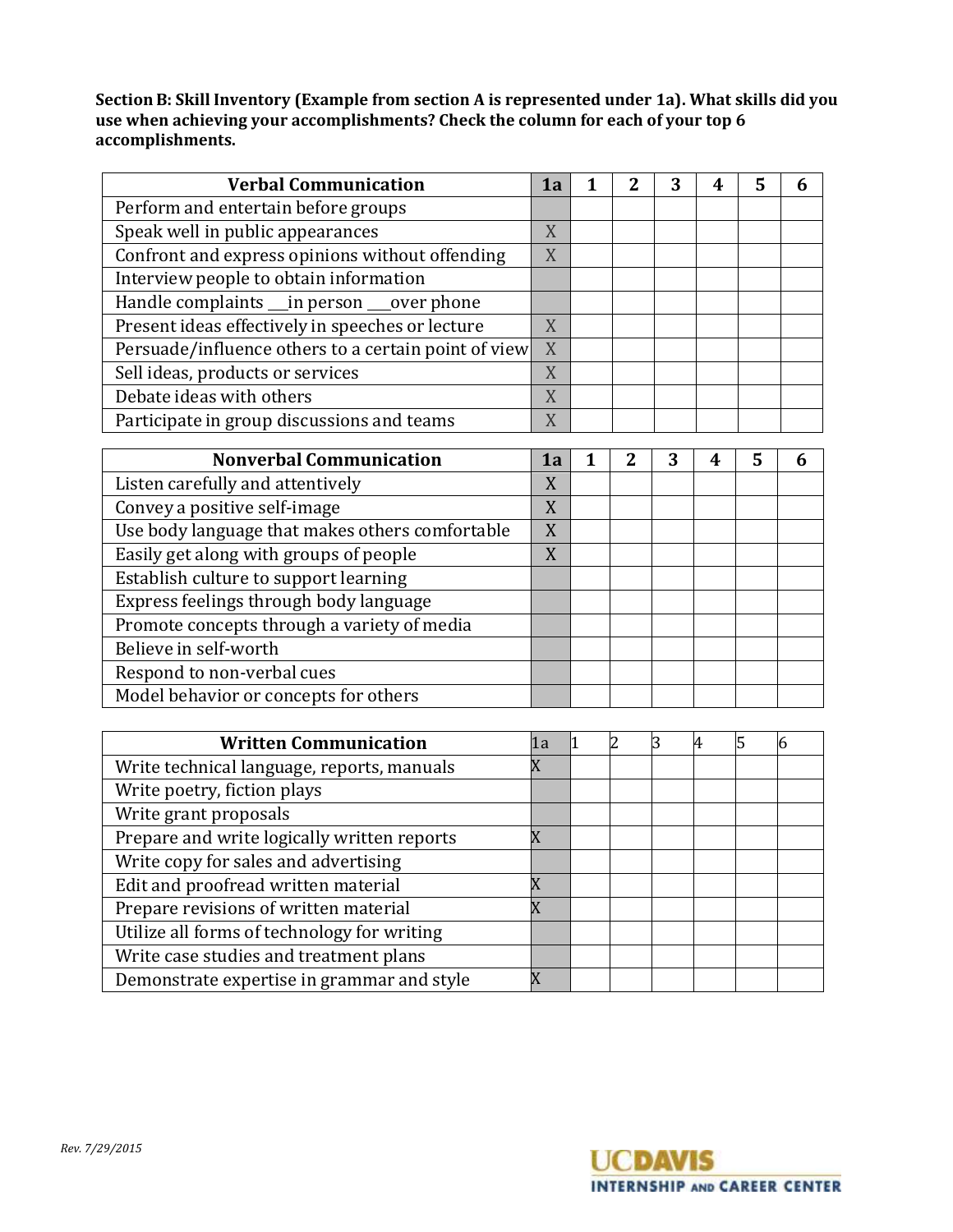| <b>Train/Consult</b>                           | 1a |  | 4 | 5 | n |
|------------------------------------------------|----|--|---|---|---|
| Teach, advise, coach, empower                  | X  |  |   |   |   |
| Conduct needs assessments                      |    |  |   |   |   |
| Use a variety of media for presentation        |    |  |   |   |   |
| Develop educational curriculum and materials   |    |  |   |   |   |
| Create and administer evaluation plan          |    |  |   |   |   |
| Facilitate a group discussion                  |    |  |   |   |   |
| Explain difficult ideas, complex topics        | X  |  |   |   |   |
| Assess learning styles and respond accordingly |    |  |   |   |   |
| Consult and recommend solutions                |    |  |   |   |   |
| Write well organized and documented reports    | X  |  |   |   |   |

| Analyze                                               | 1a |  | 4 | 5 | n |
|-------------------------------------------------------|----|--|---|---|---|
| Study data or behavior for meaning and solutions      | X  |  |   |   |   |
| Analyze quantitative, physical and/or scientific data | X  |  |   |   |   |
| Write analysis of study and research                  | X  |  |   |   |   |
| Compare and evaluate information                      | X  |  |   |   |   |
| Systematize information and results                   |    |  |   |   |   |
| Apply curiosity                                       |    |  |   |   |   |
| Investigate clues                                     |    |  |   |   |   |
| Formulate insightful and relevant questions           | X  |  |   |   |   |
| Use technology for statistical analysis               | X  |  |   |   |   |

| <b>Research</b>                                    |   |  | 4 |  |
|----------------------------------------------------|---|--|---|--|
| Identify appropriate information sources           | X |  |   |  |
| Search written, oral and technological information | X |  |   |  |
| Interview primary sources                          |   |  |   |  |
| Hypothesize and test for results                   |   |  |   |  |
| Compile numerical and statistical data             | X |  |   |  |
| Classify and sort information into categories      | X |  |   |  |
| Gather information from a number of sources        | X |  |   |  |
| Patiently search for hard-to-find information      |   |  |   |  |
| Utilize electronic search methods                  | X |  |   |  |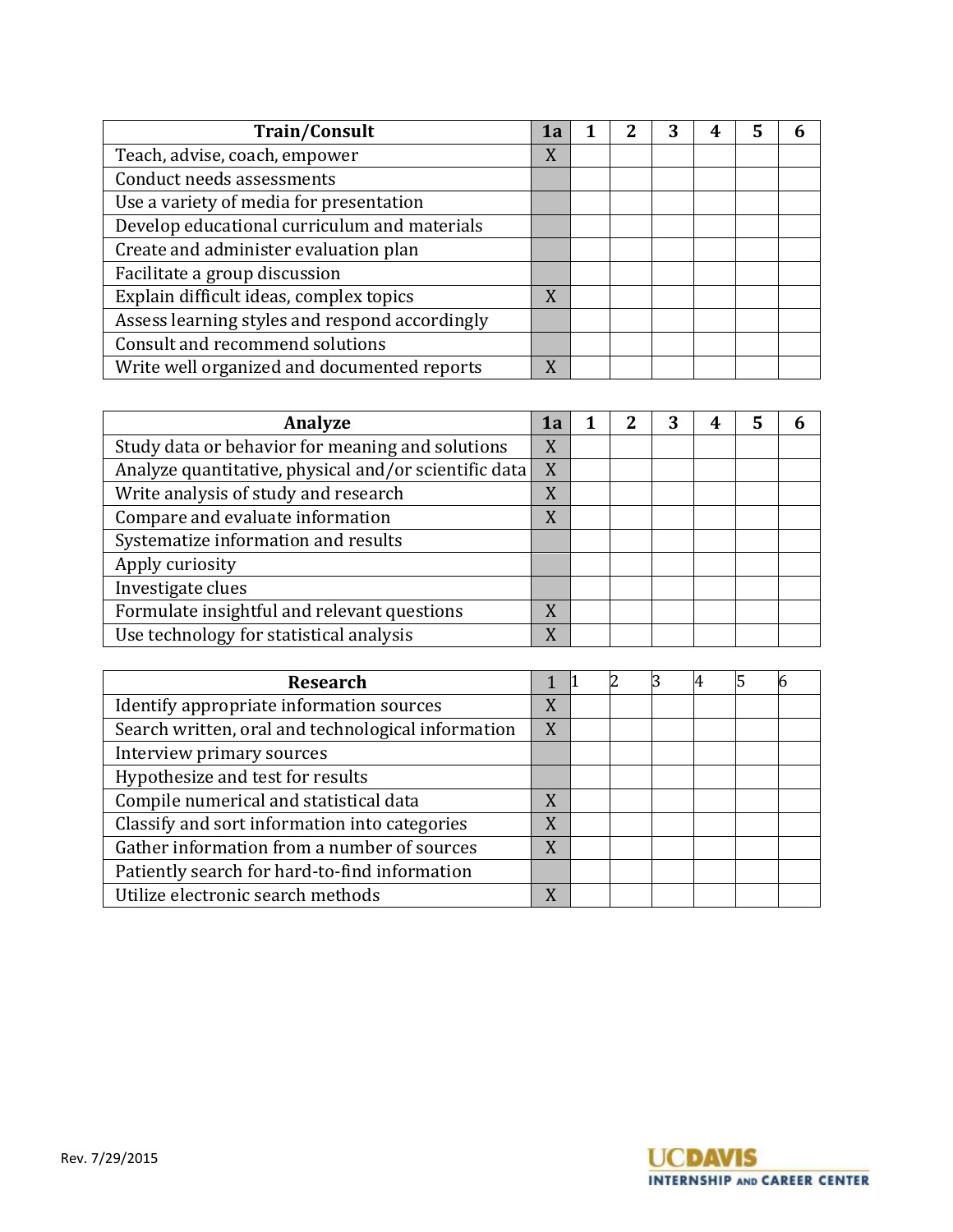| <b>Plan and Organize</b>                          | 1a |  | 4 | 5 | 6 |
|---------------------------------------------------|----|--|---|---|---|
| Identify and organize tasks or information        |    |  |   |   |   |
| Coordinate people, activities and details         |    |  |   |   |   |
| Develop a plan and set objectives                 | X  |  |   |   |   |
| Set up and keep time schedules                    | X  |  |   |   |   |
| Anticipate problems and respond with solutions    |    |  |   |   |   |
| Develop realistic goals and take action to attain | X  |  |   |   |   |
| them                                              |    |  |   |   |   |
| Arrange correct sequence of information and       | X  |  |   |   |   |
| actions                                           |    |  |   |   |   |
| Create guidelines for implementing an action      | X  |  |   |   |   |
| Create efficient systems                          |    |  |   |   |   |

| <b>Counsel and Serve</b>                             | 1a |  | 4 | 5 |  |
|------------------------------------------------------|----|--|---|---|--|
| Counsel, advise, consult, guide others               |    |  |   |   |  |
| Care for and serve people; rehabilitate, heal        |    |  |   |   |  |
| Demonstrate empathy, sensitivity and patience        |    |  |   |   |  |
| Help people make their own decisions                 |    |  |   |   |  |
| Help others improve health and welfare               |    |  |   |   |  |
| Listen empathically and with objectivity             |    |  |   |   |  |
| Coach, guide, encourage individuals to achieve goals |    |  |   |   |  |
| Mediate peace between conflicting parties            |    |  |   |   |  |
| Knowledge of self-help theories and programs         |    |  |   |   |  |
| Facilitate self-awareness in others                  |    |  |   |   |  |

| <b>Interpersonal Relations</b>                | 1a |  |  | Ю |
|-----------------------------------------------|----|--|--|---|
| Convey a sense of humor                       |    |  |  |   |
| Anticipate people's needs and reactions       |    |  |  |   |
| Express feelings appropriately                |    |  |  |   |
| Process human interactions, understand others |    |  |  |   |
| Encourage, empower, advocate for people       |    |  |  |   |
| Create positive, hospitable environment       |    |  |  |   |
| Adjust plans for the unexpected               |    |  |  |   |
| Facilitate conflict management                |    |  |  |   |
| Communicate well with diverse groups          |    |  |  |   |
| Listen carefully to communication             |    |  |  |   |

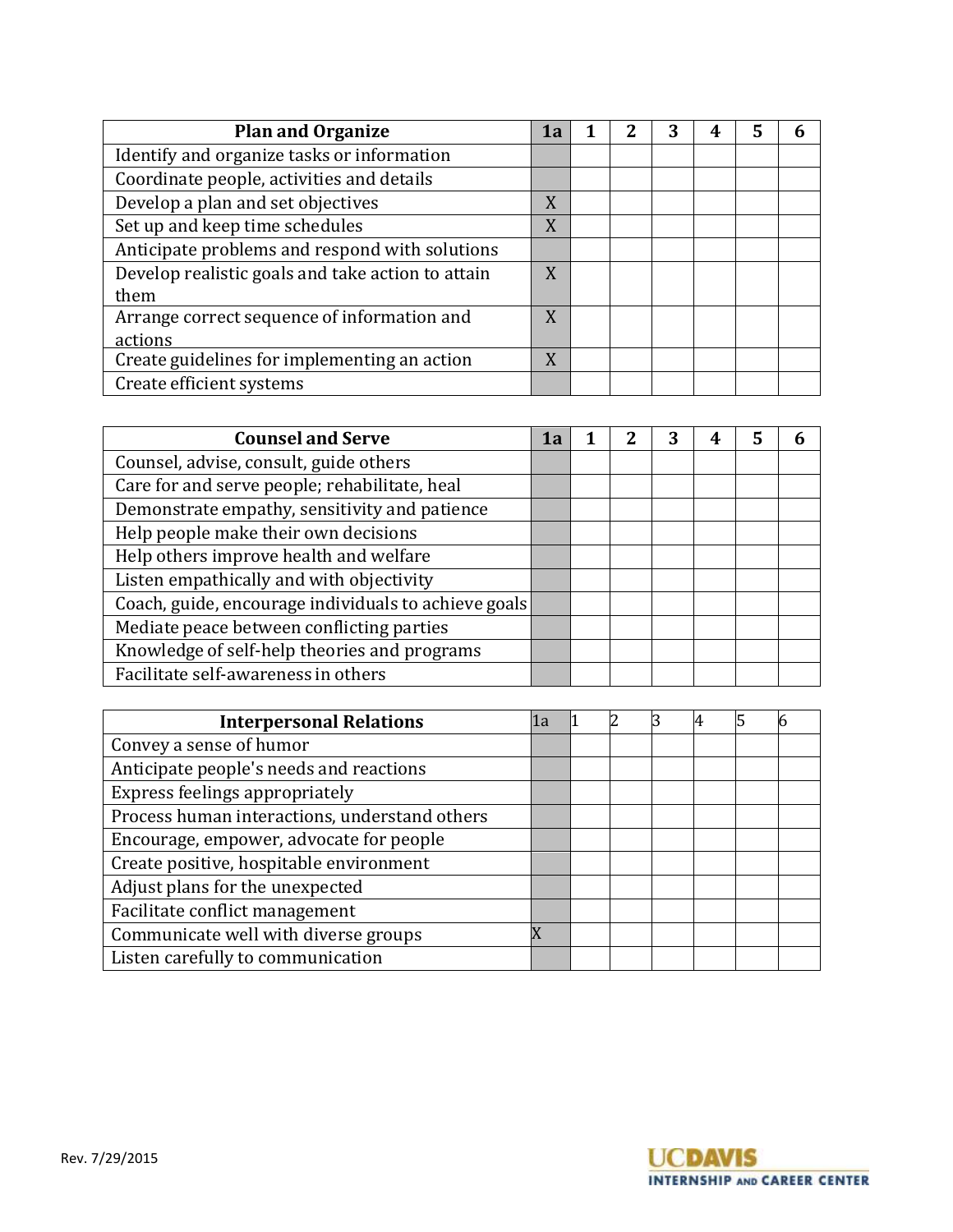| Leadership                                           | 1a |  |  | 5 |  |
|------------------------------------------------------|----|--|--|---|--|
| Envision the future and lead change                  |    |  |  |   |  |
| Establish policy                                     |    |  |  |   |  |
| Set goals and determine courses of action            |    |  |  |   |  |
| Motivate/inspire others to achieve common goals      |    |  |  |   |  |
| Create innovative solutions to complex problems      |    |  |  |   |  |
| Communicate well with all levels of the organization |    |  |  |   |  |
| Develop and mentor talent                            |    |  |  |   |  |
| Negotiate terms and conditions                       |    |  |  |   |  |
| Take risks, make hard decisions, be decisive         |    |  |  |   |  |
| Encourage the use of technology at all levels        |    |  |  |   |  |

| <b>Management</b>                                     | 1а |  | 4 | 5 | n |
|-------------------------------------------------------|----|--|---|---|---|
| Manage personnel, projects and time                   |    |  |   |   |   |
| Foster a sense of ownership in employees              |    |  |   |   |   |
| Delegate responsibility and review performance        |    |  |   |   |   |
| Increase productivity and efficiency to achieve goals |    |  |   |   |   |
| Develop and facilitate Work Teams                     |    |  |   |   |   |
| Provide training for development of staff             |    |  |   |   |   |
| Adjust plans/procedures for the unexpected            |    |  |   |   |   |
| Facilitate conflict management                        |    |  |   |   |   |
| Communicate well with diverse groups                  |    |  |   |   |   |
| Utilize technology to facilitate management           |    |  |   |   |   |

| <b>Financial</b>                                   | 1а |  |  |  |
|----------------------------------------------------|----|--|--|--|
| Calculate, perform mathematical computations       |    |  |  |  |
| Work with precision with numerical data            |    |  |  |  |
| Keep accurate and complete financial records       |    |  |  |  |
| Perform accounting functions and procedures        |    |  |  |  |
| Compile data and apply statistical analysis        |    |  |  |  |
| Create computer generated charts for presentation  |    |  |  |  |
| Use computer software for records and analysis     |    |  |  |  |
| Forecast, estimate expenses and income             |    |  |  |  |
| Appraise and analyze costs                         |    |  |  |  |
| Create and justify organization's budget to others |    |  |  |  |

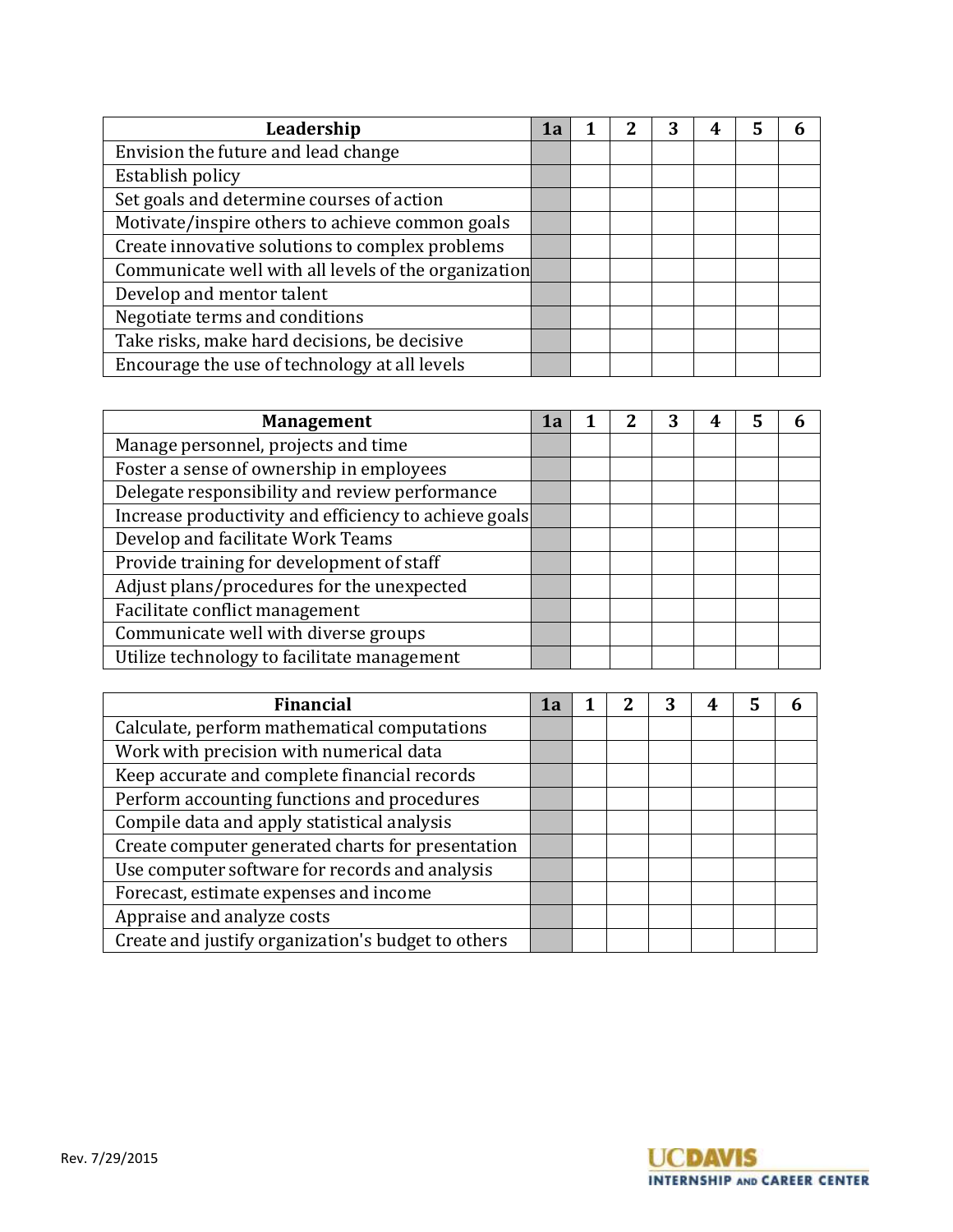| Administrative                                     | 1а |  | 4 | 5 |  |
|----------------------------------------------------|----|--|---|---|--|
| Communicate well with key people in organization   |    |  |   |   |  |
| Identify and purchase necessary resource materials |    |  |   |   |  |
| Utilize computer software and equipment            |    |  |   |   |  |
| Organize, improve, adapt office systems            |    |  |   |   |  |
| Track progress of projects and troubleshoot        |    |  |   |   |  |
| Achieve goals within budget and time schedule      |    |  |   |   |  |
| Assign tasks and sets standards for support staff  |    |  |   |   |  |
| Hire and supervise temporary personnel as needed   |    |  |   |   |  |
| Demonstrate flexibility during crisis              |    |  |   |   |  |
| Oversee communication, email and telephones        |    |  |   |   |  |

| <b>Create and Innovate</b>                       | 1a |  | 4 | 5 |  |
|--------------------------------------------------|----|--|---|---|--|
| Visualize concepts and results                   |    |  |   |   |  |
| Intuit strategies and solutions                  |    |  |   |   |  |
| Execute color, shape and form                    |    |  |   |   |  |
| Brainstorm and make use of group synergy         |    |  |   |   |  |
| Communicate with metaphors                       |    |  |   |   |  |
| Invent products through experimentation          |    |  |   |   |  |
| Express ideas through art form                   |    |  |   |   |  |
| Remember faces, accurate spatial memory          |    |  |   |   |  |
| Create images through, sketches, sculpture, etc. |    |  |   |   |  |
| Utilize computer software for artistic creations |    |  |   |   |  |

Adapted from [www.lifeworktransitions.com,](http://www.lifeworktransitions.com/) companion website for *Life Work Transitions.com: Putting Your Spirit Online*, by Deborah L. Knox and Sandra S. Butzel.

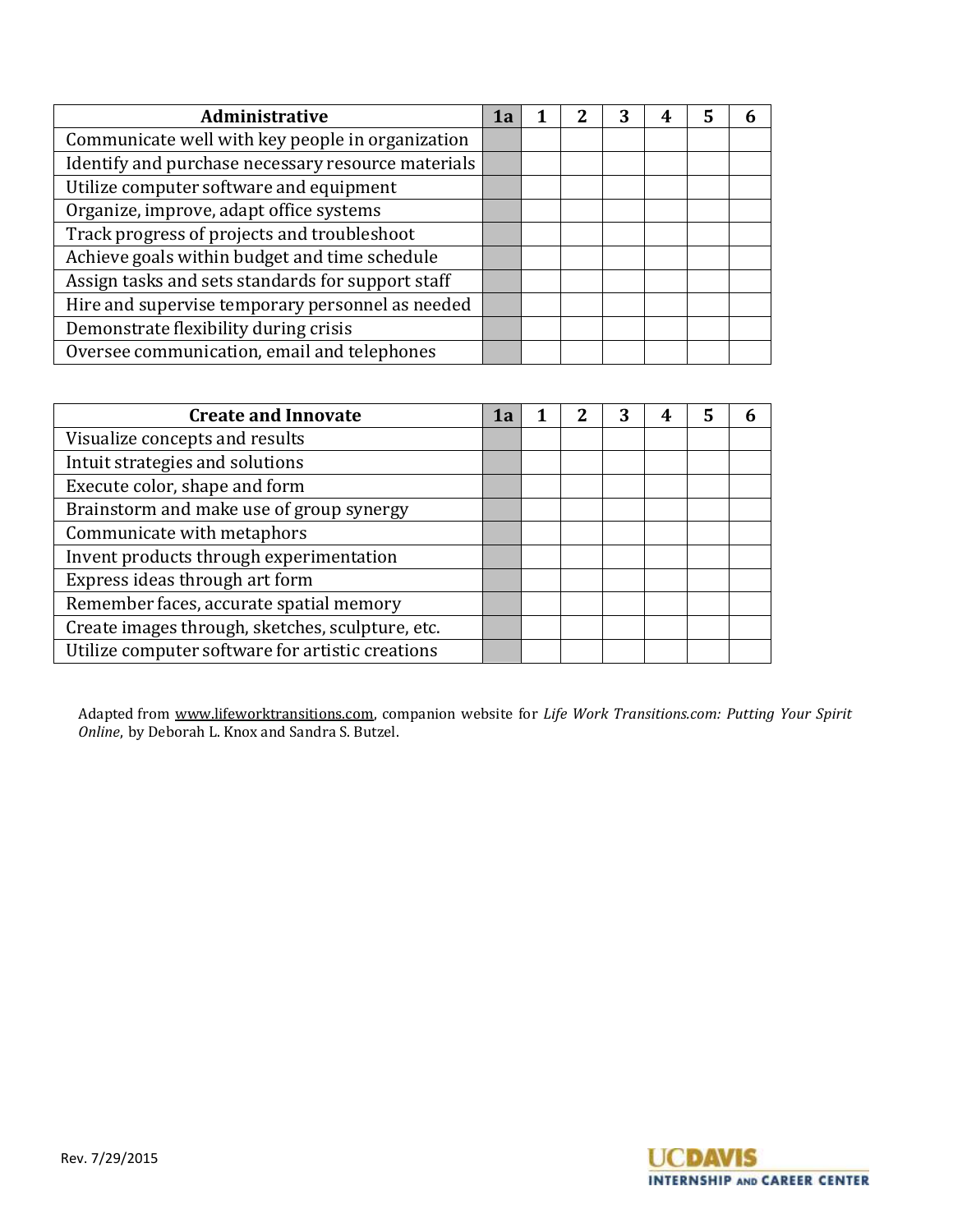# **PERSONAL SKILLS INVENTORY**

Personal skills, also known as work style traits, describe how you work. They are characteristics that help a person perform a job, relate to people and the job environment. **Circle** the ones that describe you best. Of those circled, identify your top ten skills. **Underline** the skills you can do, but you wouldn't want to do it on a daily basis.

| Accurate         | Genuine                 | Self-motivate  |
|------------------|-------------------------|----------------|
| Adaptive         | Generous                | Sensitive      |
| Adventurous      | Honest                  | Stable         |
| <b>Ambitious</b> | Humorous                | Sympathetic    |
| Analytical       | Imaginative             | Self-reliant   |
| Artistic         | Independent             | Sincere        |
| Articulate       | Industrious             | Sociable       |
| Assertive        | Inquisitive             | Spontaneous    |
| Calm             | Intelligent             | Systematic     |
| Cooperative      | Innovative              | Self-confiden  |
| Competitive      | Intuitive               | Talented       |
| Confident        | Logical                 | Trustworthy    |
| Conscientious    | Loyal                   | Tactful        |
| Candid           | Methodical              | Thorough       |
| Committed        | Non-judgmental          | Tolerant       |
| Curious          | Objective               | Trustworthy    |
| Creative         | Optimistic              | Talkative      |
| Decisive         | Orderly                 | Willing to lea |
| Dependable       | Organized               | Witty          |
| Determined       | Opportunistic           |                |
| Direct           | Open-minded             |                |
| Disciplined      | Patient                 |                |
| Detail-oriented  | Precise                 |                |
| Diplomatic       | Productive              |                |
| Efficient        | Persistent              |                |
| Empathetic       | Practical               |                |
| Energetic        | Punctual                |                |
| Enthusiastic     | Perceptive              |                |
| Expressive       | Personable              |                |
| Facilitative     | Poised                  |                |
| Fair-minded      | Reliable                |                |
| Flexible         | Resourceful             |                |
| Friendly         | Responsible             |                |
| Frugal           | <b>Results Oriented</b> |                |
| Focused          | Risk-Taking             |                |
|                  |                         |                |

Self-motivated s Sensitive Analytical Imaginative Self-reliant articulate Industriale Industriale Sociable ve Spontaneous nt Systematic ve Self-confident Talented Trustworthy cal Thorough emental Tolerant e Trustworthy ic Talkative Willing to learn

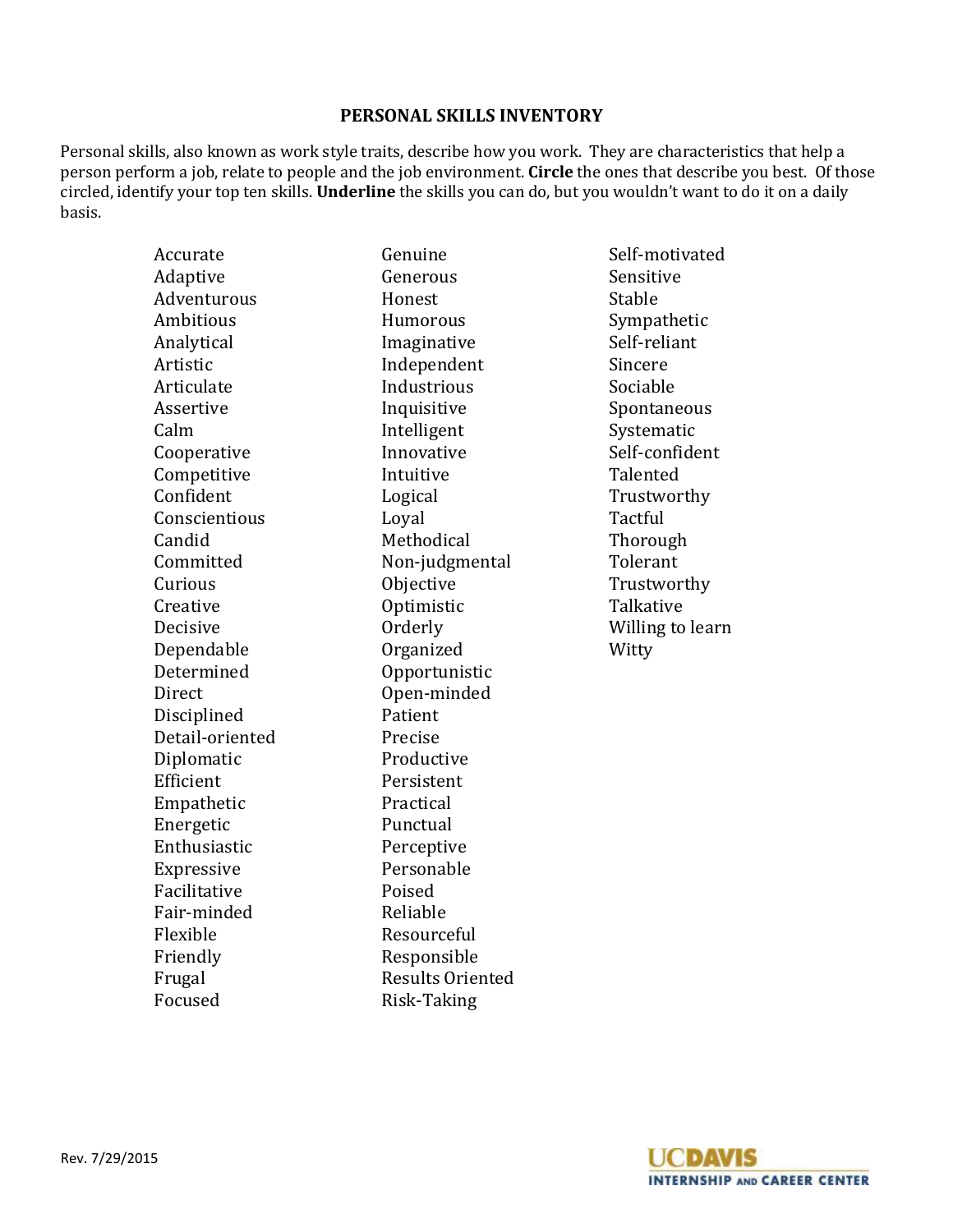# **KNOWLEDGE-BASED SKILLS INVENTORY**

The list below contains skills you may have learned through education and training. **Circle** the ones that describe you best. Of those circled, identify your top ten. **Underline** the skills you can do, but you wouldn't want to do it on a daily basis.

**Human Resources**

#### **Administration**

Word Processing Transcription Travel Arrangements Calendaring Scheduling Filing Office Machines Ordering Supplies Other software Telephones Receptionist Records Management Databases

#### **Finance and Accounting**

Auditing Planning and Analysis General and Cost Accounting Treasury Credit Internal Controls Management Reporting Capital Budgeting General Tax Planning Cash Management Debt Negotiations Risk Management Actuarial/Rating Analysis Pricing/Forecast Modeling Inventory Control Analysis Financial Systems

#### **General Management**

Strategic Planning Organizational Planning Project Management Contract Negotiations Regulatory Reporting Union Negotiations Licensing Pricing Purchasing Strategic Analysis Leadership Development Scheduling

#### Recruiting Interviewing Staff Planning/Management Labor Relations Union Avoidance Comp and Benefits Safety and Health Career Development **Training** Performance Evaluation Affirmative Action Team Building Organizational Development Wage and Salary Admin Policy and Procedures Career Counseling Employee Relations

#### **Information Systems**

Systems Development Info Systems Management Networking LAN/WAN Main Frame PC's Programming Languages (specify) System Design/Programming Database Technology Software (specify) Hardware (specify)

#### **Operations**

Production R&D Process Engineering Construction Administration Quality Assurance Distribution Materials Management Inventory and Production Customer Service Management Procurement Budget Planning Expense Control Warehousing

#### **Research and Engineering**

Research and Development Process Development Licensing/Patents New Product Development Field Applied Research Plant Design/Construction Process Engineering **Diagnostics** 

#### **Sales/Marketing/Customer Service**

Marketing Selling/Influencing Advertising Sales Development Telemarketing Sales Support Cash/Credit Transactions Buying Fund Raising Competitive Analysis Promotional Writing Strategic Planning Customer Service Consumer Relations Inside Sales Outside Sales Pricing Strategy Foreign Market Analysis

### **Scientific Skills**

Categorize Data Controlling Variables Interpreting Data Formulating Models Lab Safety Procedures Report Writing Statistical Reporting Scientific Instruments (specify) Laboratory Techniques (specify)

Continued on next page…